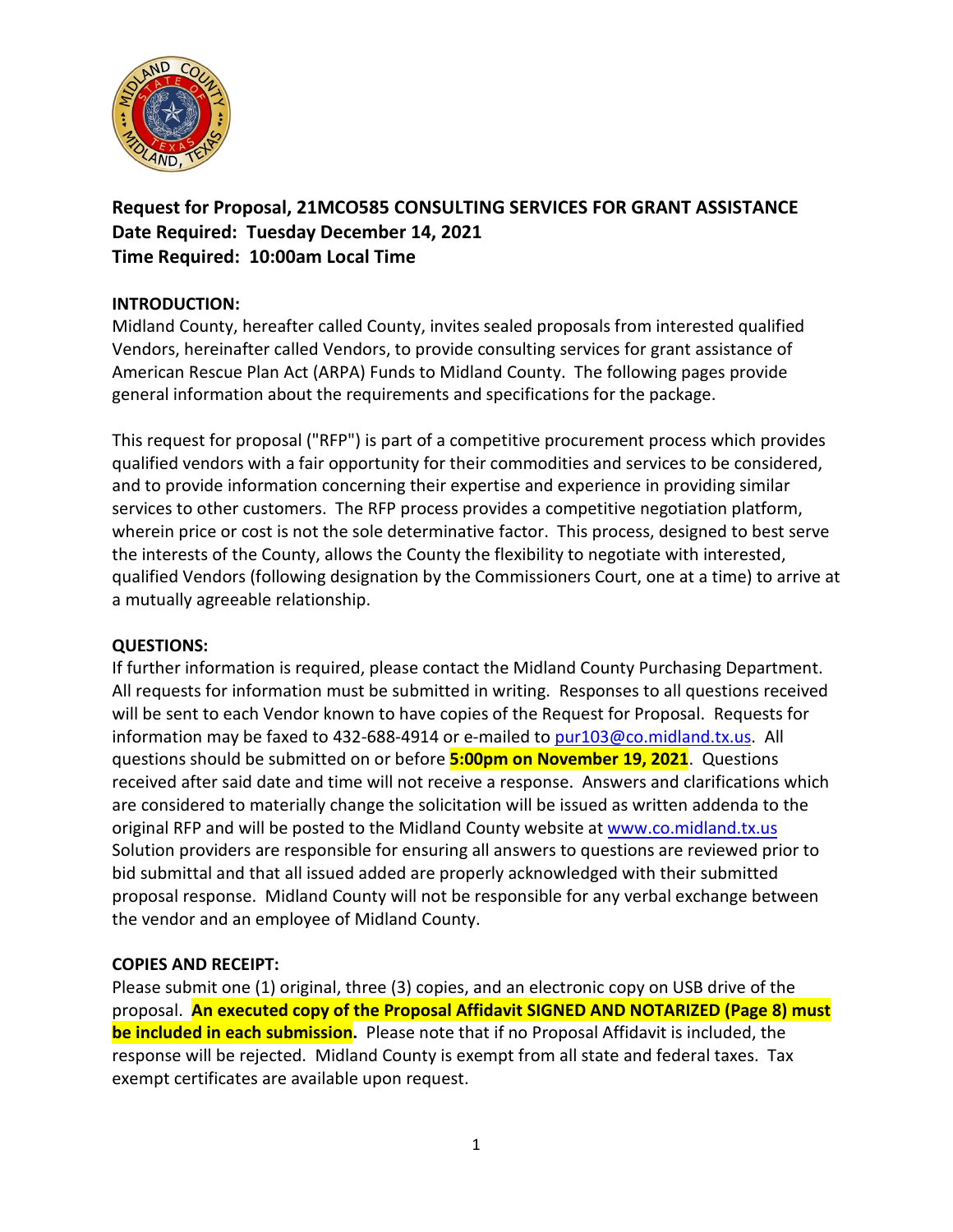All responses should be submitted in a sealed envelope, marked on the outside**,** 

### **21MCO585 CONSULTING SERVICES FOR GRANT ASSISTANCE**

#### **\_\_\_\_\_\_\_\_\_\_\_\_\_\_\_\_\_\_\_\_\_\_\_\_ Company Name**

Responses must be received by **10:00am Local Time on Tuesday December 14, 2021.** Late proposals will be rejected and returned without being opened. The clock in the Purchasing Agent's office is the official time piece for this submission. If interested, Vendors may use mail or express systems to deliver their proposal to the Purchasing Department; they should ensure that they are tendered to the carrier in plenty of time to reach the Purchasing Department by the time and date required. Facsimile transmitted proposals shall not be accepted.

**SUBMISSION LOCATION:** All bids which are mailed, shipped, delivered, etc. should be addressed as follows:

# **Midland County Purchasing Department**

Midland County Courthouse Attention: Kristy Engeldahl, Purchasing Agent 500 N. Loraine Street, Suite 1101 Midland, Texas 79701

### **DOCUMENTATION SUBMISSION:**

The respondent must submit all required documentation. Failure to provide requested information may result in rejection of the proposal.

## **ALTERATION OF PROPOSAL:**

A proposal may be altered, modified or amended by a Vendor at any time, prior to the time and date set forth above as the submission deadline. Alterations, modifications or amendments to a proposal must be made in the offices of the Purchasing Department. Any interlineations, alteration or erasure made on a proposal before the submission deadline must be initialed by the signer of the proposal, guaranteeing authenticity. A proposal may not be altered, modified or amended after the submission deadline.

## **WITHDRAWAL:**

A proposal may not be withdrawn or canceled by the respondent for a period of sixty (60) days following the date designated for the receipt of proposals, and respondent so agrees upon submittal of their proposal.

## **CONFLICT OF INTEREST:**

No public official shall have interest in this contract, in accordance with Vernon's Texas Codes annotated Local Government Code Title 5, Subtitle C, Chapter 171. Vendor is required to sign affidavit form included in Proposal documents.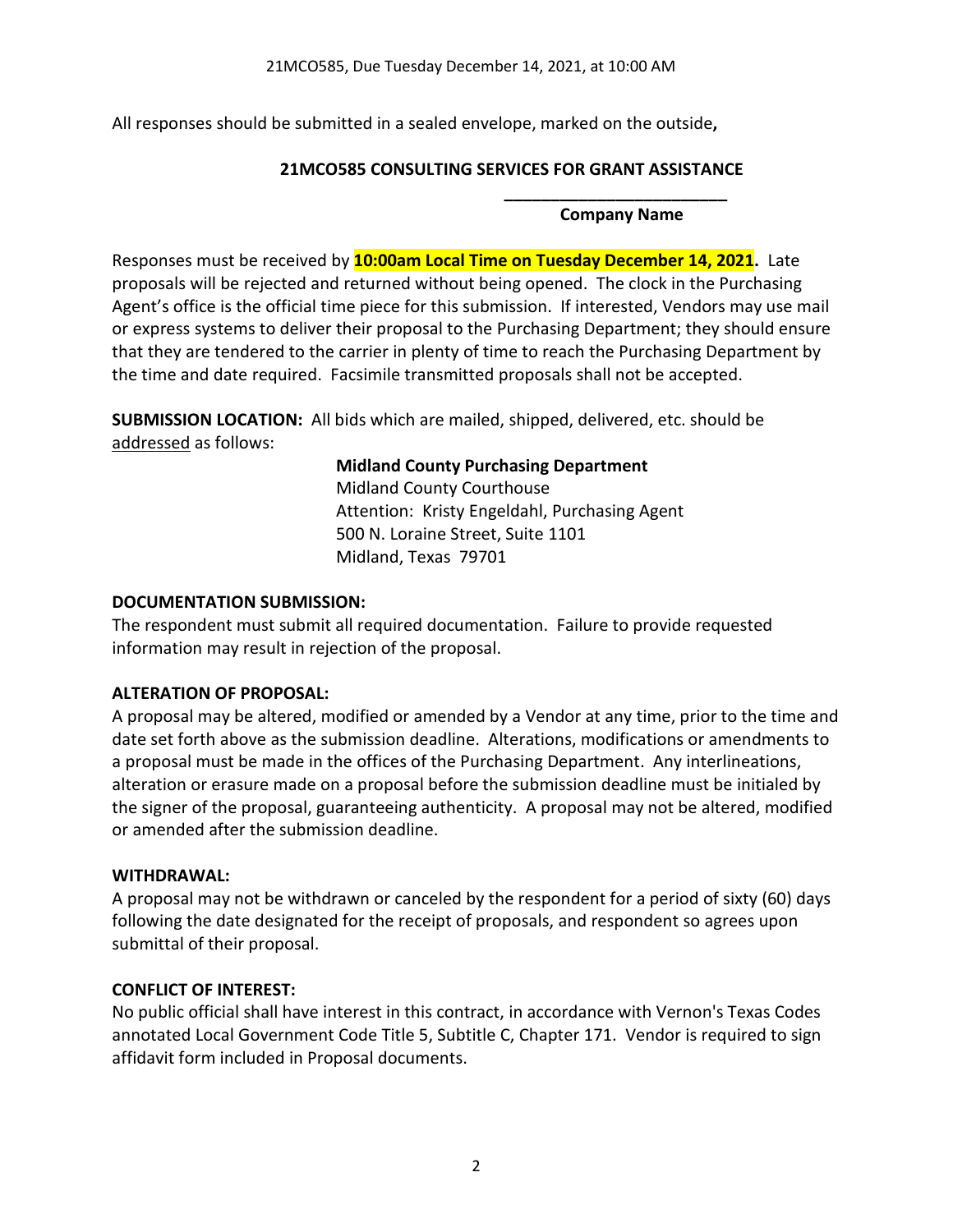### **SILENCE OF SPECIFICATIONS:**

The apparent silence of these specifications as to any detail of the apparent omission from it of a detailed description concerning any point, shall be regarded as meaning that only the best commercial practices are to prevail. All interpretations of these specifications shall be made on the basis of this statement.

### **CONFIDENTIALITY:**

Contents of the proposals will remain confidential until the contract is awarded. At that time the contents will be made public under the Texas Public Information Act; except for any portion of a proposal which has been clearly marked as a trade secret or proprietary data (the entire proposal may not be so marked). Proposals will be opened, and the name of the firm submitting the proposal read aloud, acknowledged, at **10:05am on Tuesday December 14, 2021**, in the Purchasing Department Conference Room located in the Midland County Courthouse, Suite 1101. All respondents or other interested parties are invited to attend the opening.

Vendors are hereby notified that the Owner strictly adheres to all statutes, court decisions, and opinions of the Texas Attorney General with respect to disclosure of public information.

### **ADDITIONAL INFORMATION AND DEMONSTRATION, NEGOTIATIONS:**

Prior to award, selected Vendors may be asked to provide further information concerning their proposal, up to and including presentations/demonstrations. The Midland County Commissioners Court reserves the right to reject any and all proposals or waive formalities as deemed in the best interests of Midland County. The County may also enter into discussions and revisions of proposals after submission and before award for the purpose of obtaining the best and final offer, and to accept the proposal deemed most advantageous to Midland County.

This request for proposal (RFP) is part of a competitive procurement process which is designed to best serve the interests of the County in obtaining complicated commodities and/or services. It also provides interested Vendors with a fair opportunity for their goods and services to be considered. The RFP process is designed to be a competitive negotiation platform, where price is not required to be the sole determinative factor. Also, the County has the flexibility to negotiate with interested vendors (one at a time) to arrive at a mutually agreeable relationship. Negotiations will be arranged with vendors in a hierarchal order, starting with the vendor selected as the primary. If a contract cannot be negotiated, negotiations will, formally and in writing, end with that Vendor and proceed to move to the second vendor, and so forth until a contract is negotiated.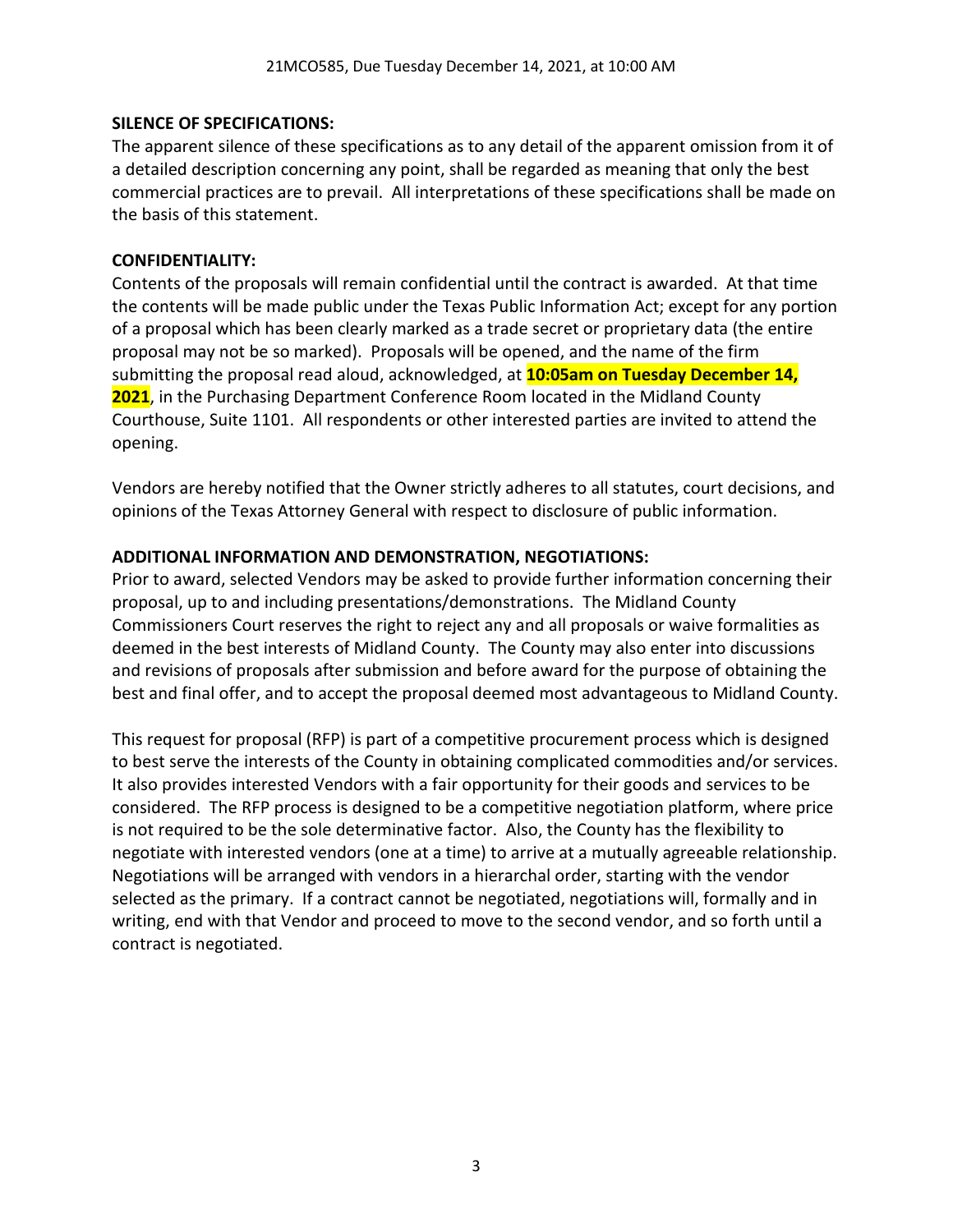### **RIGHTS OF THE CONTRACTING AUTHORITY:**

Midland County reserves the right to withdraw this RFP at any time and for any reason. Midland County also has the right to terminate its selection process at any time and to reject all responses, or all proposals. Receipt of the proposal materials by Midland County or submission of a proposal to Midland County confers no rights upon the vendor nor obligates Midland County in any manner.

All costs associated with the preparation or submittal of proposals shall be borne by the vendor, and no cost shall be sustained by Midland County.

### **ORAL COMMITMENT:**

Vendors should clearly understand that any verbal representations made or assumed to be made during any discussions held between representatives of an vendor and any Midland County personnel or official are not binding on Midland County.

### **WAIVER OF CLAIMS:**

Submission of a proposal indicates Vendor's acceptance of the evaluation technique and Vendor's recognition that some subjective judgments must be made by the County during the determination of qualification.

#### **SELECTION CRITERIA:**

Price is a primary consideration; however, it is not the only consideration to be used in the selection. The product and/or service to be provided is also of major importance. Midland County will require that the successful vendor provide a representative for all County related business, service, billing, installation, activation and termination of said service.

### **ORDINANCES AND PERMITS:**

The Vendor agrees, during the performance of the work, to comply with all applicable Federal, State, or local code and ordinances.

### **INVOICES:**

Invoices are to be mailed to P.O. Box 421, Midland, Texas 79702 and should cite the applicable Purchase Order Number. Any and all notices or other communications required or permitted by any contract awarded as a result of this RFP shall be served on or given to Midland County, in writing, by personal delivery to the Purchasing Agent of Midland County, Texas, or by deposit with the United States Mail, postage prepaid, registered or certified mail, return receipt requested, addressed to the Midland County Purchasing Agent 500 N. Loraine Suite 1101 Midland, TX 79701, or at such other address as may have been specified by written notice to Vendor.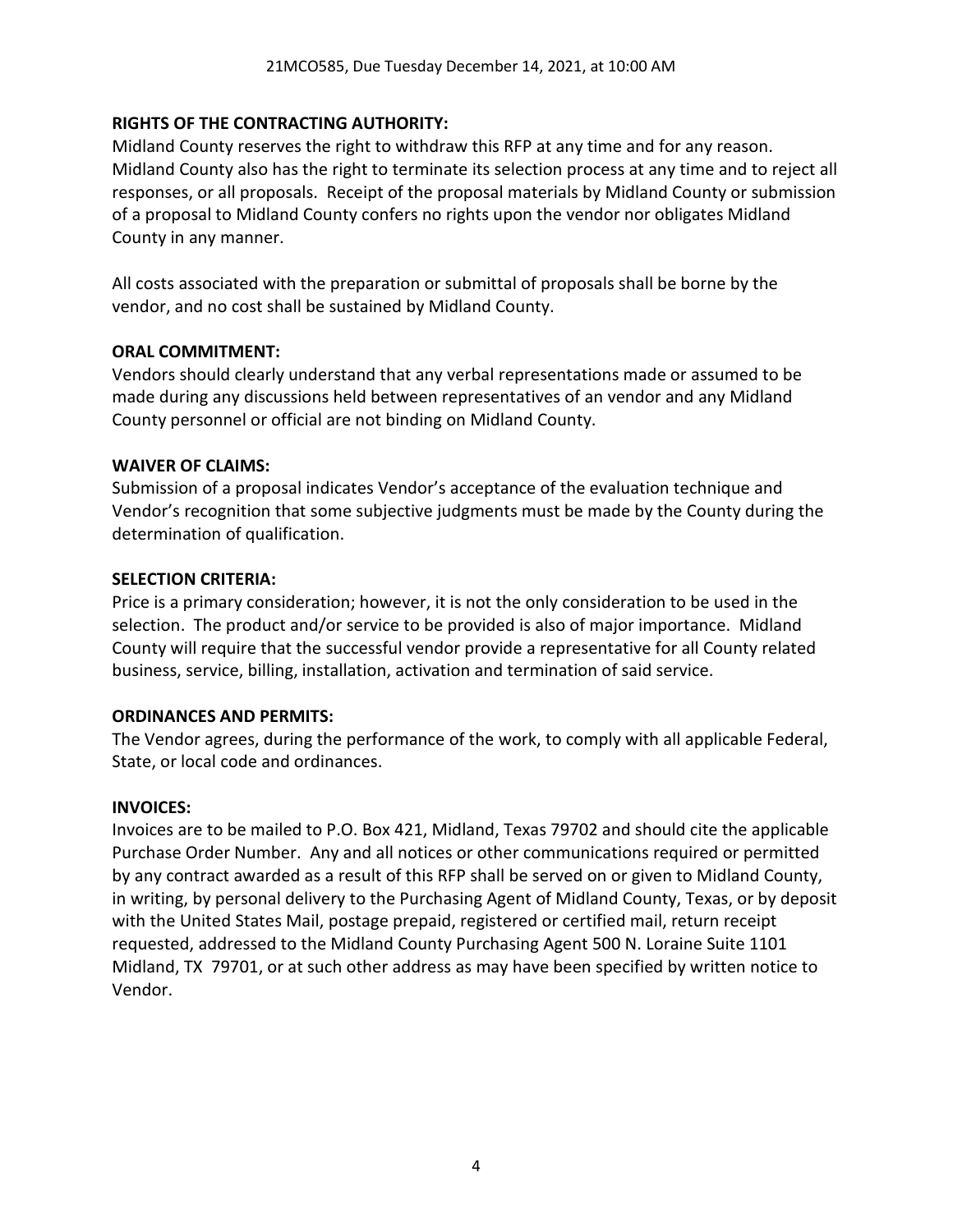### **INSURANCE:**

The awarded Vendor will maintain such insurance as will protect the Vendor and the County from claims under the Workers' Compensation Acts, and any amendments thereof, and from any other claims for damages from personal injury, including death, which may arise from operations under this agreement, whether such operations be by themselves or by any subcontractor, or anyone directly or indirectly employed by either of them. Current Certificate of such insurance shall be furnished to Midland County and shall show all applicable coverage(s).

### **Other insurance requirements are:**

-General Liability (including completed operations) with a \$1,000,000 per occurrence limit and \$2,000,000 general aggregate. Coverage should also apply within the general liability or by separate pollution liability policy for the liability arising out of the use of herbicides or other chemicals.

-Commercial Automobile Liability with a limit of no less than \$1,000,000. The coverage will also extend liability to hired and non-owned autos.

-Workers' Compensation with limit of \$1,000,000 for Employers Liability.

-We also require a minimum umbrella (or follow form excess policy covering over general liability, auto liability and workers compensation) of no less than \$2,000,000.

Midland County will require the selected Vendor to name Midland County as an additional for both the general liability and auto liability. A waiver of subrogation in favor of the County is required for the workers compensation. If the additional insured status or waiver of subrogation is not blanket, please send a copy of the actual endorsements prior to commencement of any work.

Midland County will require the selected Vendor to name Midland County as an additional insured and provide a waiver of subrogation prior to making a contract.

## **INDEMNIFICATION:**

The Vendor shall defend, indemnify and save whole and harmless the County and all its officers, agents and employees from and against any and all demands, claims, suits, or causes of action of any character, name, kind or description brought for, or on account of, arising out of or in connection with the Vendor's performance or non-performance of any obligation of Vendor or any negligent act, misconduct or omission of the Vendor in the performance of its contractual obligations. The Vendor shall defend, indemnify, save, and hold harmless the County and its officers, agents, representatives and employees from and against any and all demands, claims, suits, or causes of action of any character, name, kind or description brought for, on account of, arising out of or in connection with Vendor's product or service.

## **STATUS OF INDEPENDENT CONTRACTOR:**

Vendor shall be considered an independent contractor, for all purposes. Vendor will not at any time, directly or indirectly, act as an agent, servant, representative or employee of the County. Vendor will not take any action which is intended to create any commitments, duties, liabilities or obligations on behalf of the County, without prior written consent of the County.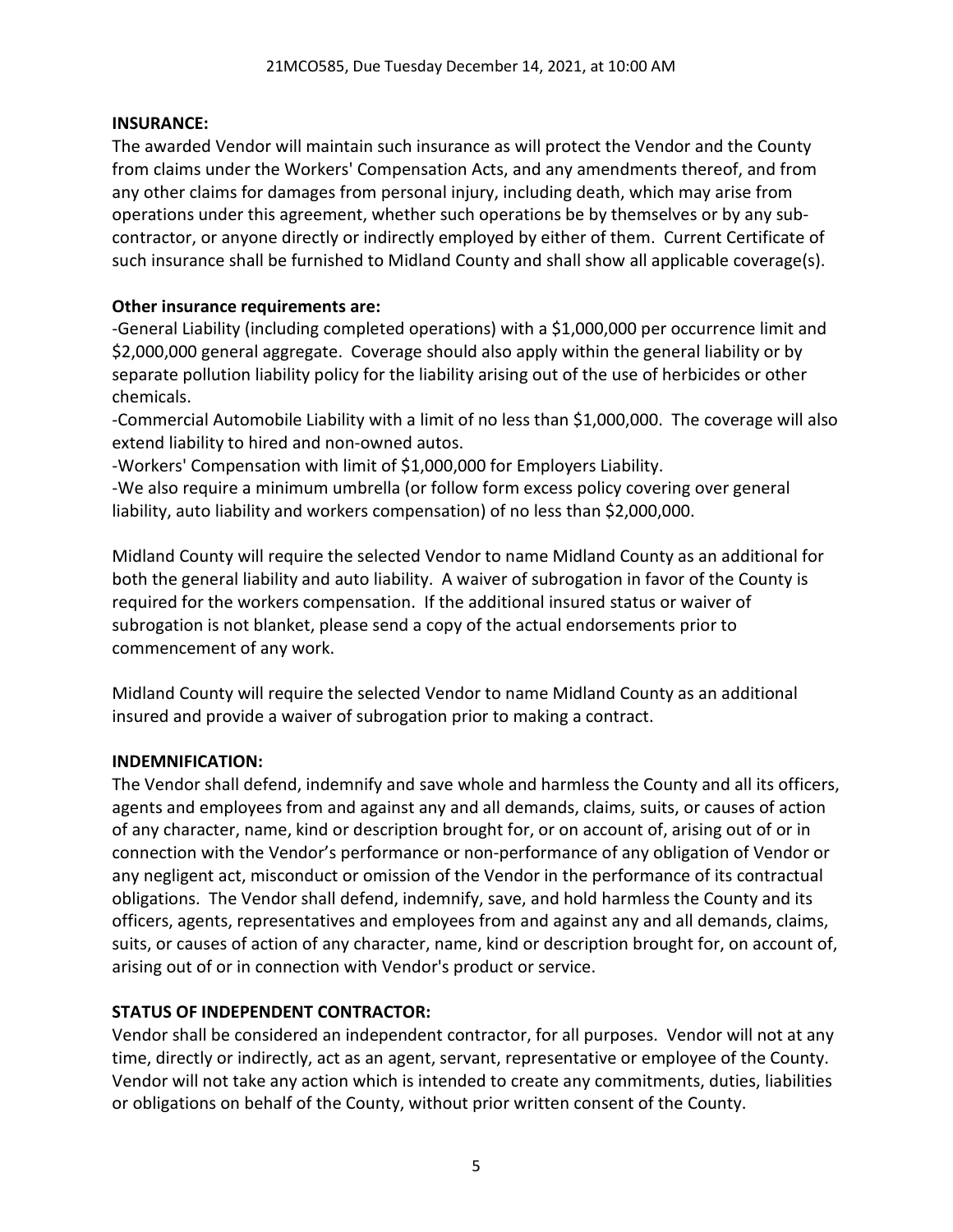### **SUBCONTRACTOR AND/OR SUPPLIER IDENTIFICATION:**

Should the Bidder subcontract any work, the Bidder shall indicate below the name of each subcontractor and/or supplier the bidder will use in the performance of the contract. The Bidder shall specify the work to be performed by the subcontractor or the materials to be provided by the supplier. Any changes in subcontractor and/or supplier listed below shall require prior approval by the Purchasing Office.

### **PARTIAL INVALIDITY:**

In the event any one or more of the provisions contained in this RFP or any contract resulting therefore, for any reason, be held to be invalid, illegal or unenforceable in any respect, such invalidity, illegality or unenforceability shall not affect any other provision of this RFP or any contract resulting therefore and this RFP or the contract resulting therefore shall be construed as if such invalid, illegal or unenforceable provision had never been contained herein.

### **CONTRACT TERMINATION:**

Non-performance of the Vendor in terms of specifications or noncompliance with terms of this contract shall be basis for termination of the contract by the County. Termination in whole or in part, by the County may be made at its option and without prejudice to any other remedy to which it may be entitled at law or in equity, or elsewhere under this contract, by giving (60) sixty days written notice to the Vendor with the understanding that all work being performed under this contract shall cease upon the date specified in such notice. The County shall not pay for work, equipment, services or supplies which are unsatisfactory. Vendor may be given reasonable opportunity prior to termination to correct any deficiency. This, however, shall in no way be construed as negating the basis for termination for non-performance. The right to terminate the notice thereof is controlled by these proposal specifications and is not subject to being altered by contract.

### **LAW GOVERNING:**

The parties under contract shall be subject to all Federal laws and regulations, and all rules and regulations of the State of Texas. The laws of the State of Texas shall govern the interpretation and application of the contract; regardless of where any disagreement over its terms should arise or any case of action arise.

### **REMEDIES:**

The successful vendor and Midland County agree that both parties have all rights, duties, and remedies available as stated in the Uniform Commercial Code.

### **VENUE:**

It is hereby agreed that the contract will be made in Midland, Midland County, Texas, and any dispute arising as a result of it shall be governed by the laws of the State of Texas for the purpose of any lawsuit, and the parties agree that such lawsuit shall be brought in Midland County, Texas.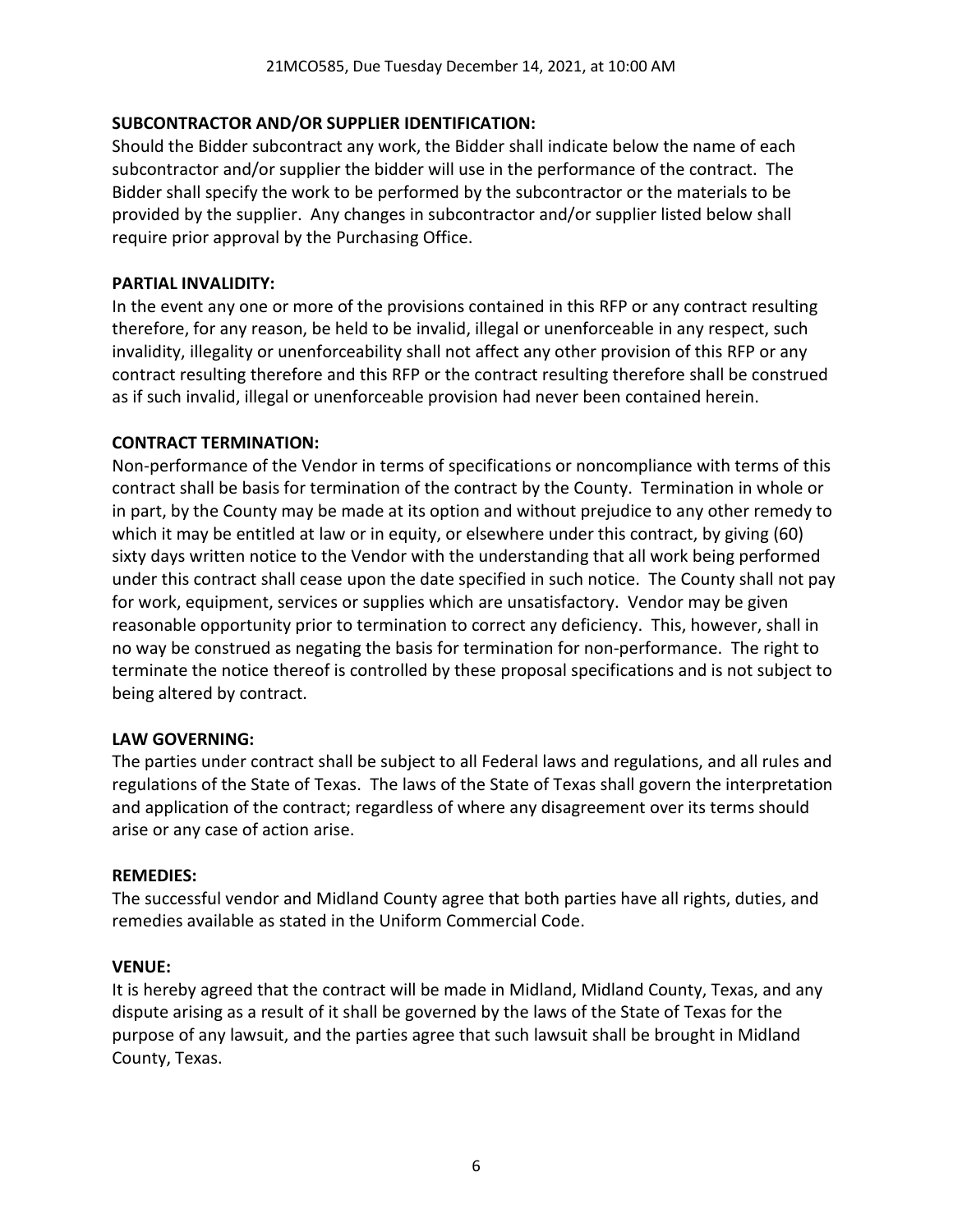### **FUNDING CONTINGENCY:**

Any contract awarded pursuant to this RFP shall be contingent on sufficient funding and authority being made available in each fiscal period by the appropriate officials of Midland County. If sufficient funding or authority is not made available, the contract shall become null and void.

### **ASSIGNMENT:**

The Vendor shall not sell, assign transfer or convey this contract in whole or in part, without the prior written consent of the County.

### **BUSINESS CHANGE DISCLOSURE:**

The Vendor shall immediately disclose any knowledge of a business change (i.e., name change, change in ownership, etc.) that will take place during the duration of this contract.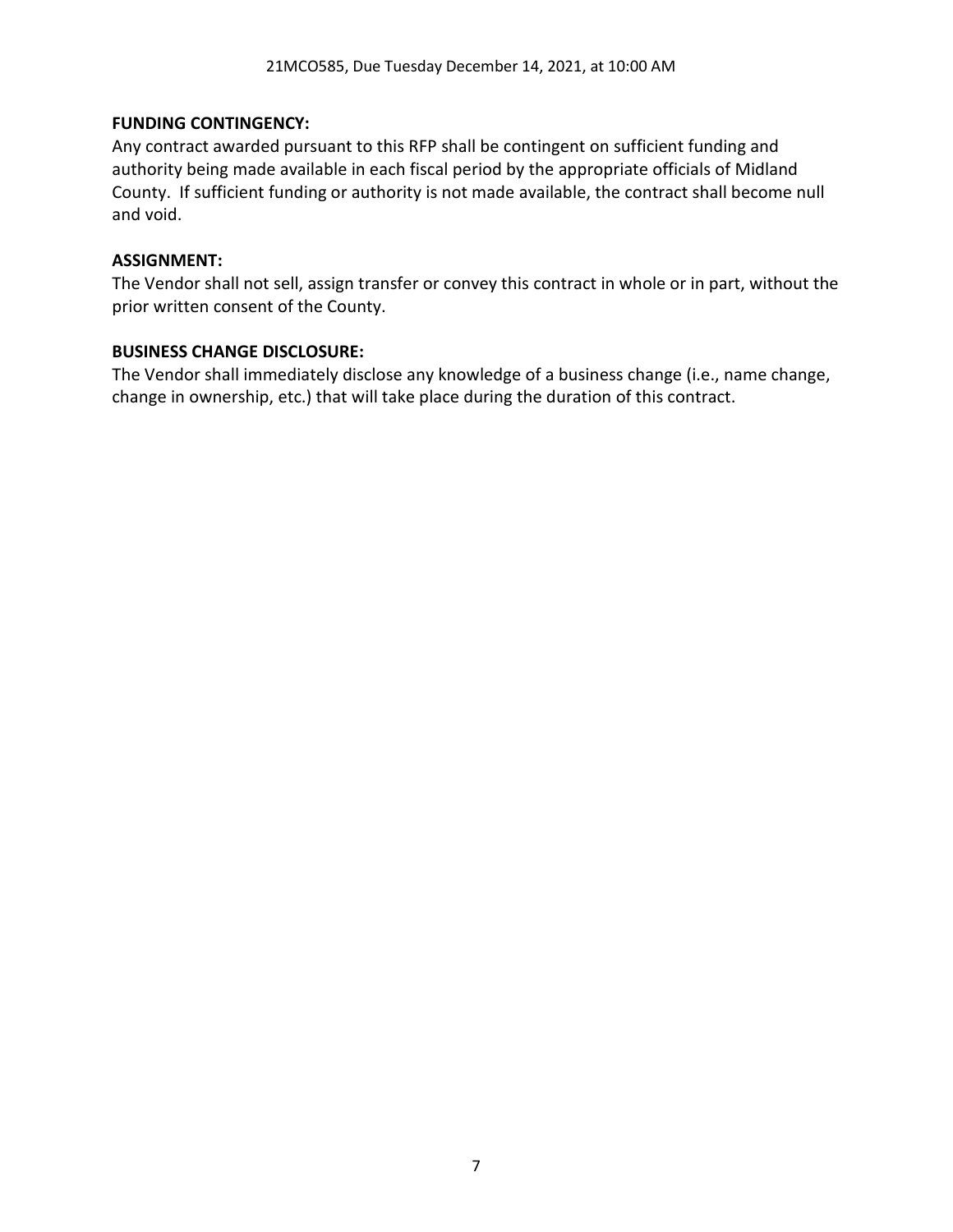## **REQUIRED FORM COMPANY AFFIDAVIT**

The affiant, The affiant, The affiant,  $\frac{1}{2}$  states with respect to this submission to County:

I (we) hereby certify that if the contract is awarded to our firm that no member or members of the governing body, elected official or officials, employee or employees of said County, or any person representing or purporting to represent the County, or any family member including spouse, parents, or children of said group, has received or has been promised, directly or indirectly, any financial benefit, by way of fee, commission, finder's fee or any other financial benefit on account of the act of awarding and/or executing a contract.

I hereby certify that I have full authority to bind the company and that I have personally reviewed the information contained in the RFP and this submission, and all attachments and appendices, and do hereby attest to the accuracy of all information contained in this submission, including all attachments and exhibits.

I acknowledge that any misrepresentation will result in immediate disqualification from any consideration in the submission process.

I further recognize that County reserves the right to make its award for any reason considered advantageous to the County. The company selected may be without respect to price or other factors.

| Type of business organization (corporation, LLC, partnership, proprietorship) |  |  |
|-------------------------------------------------------------------------------|--|--|
|                                                                               |  |  |
|                                                                               |  |  |
|                                                                               |  |  |

Notary Seal Below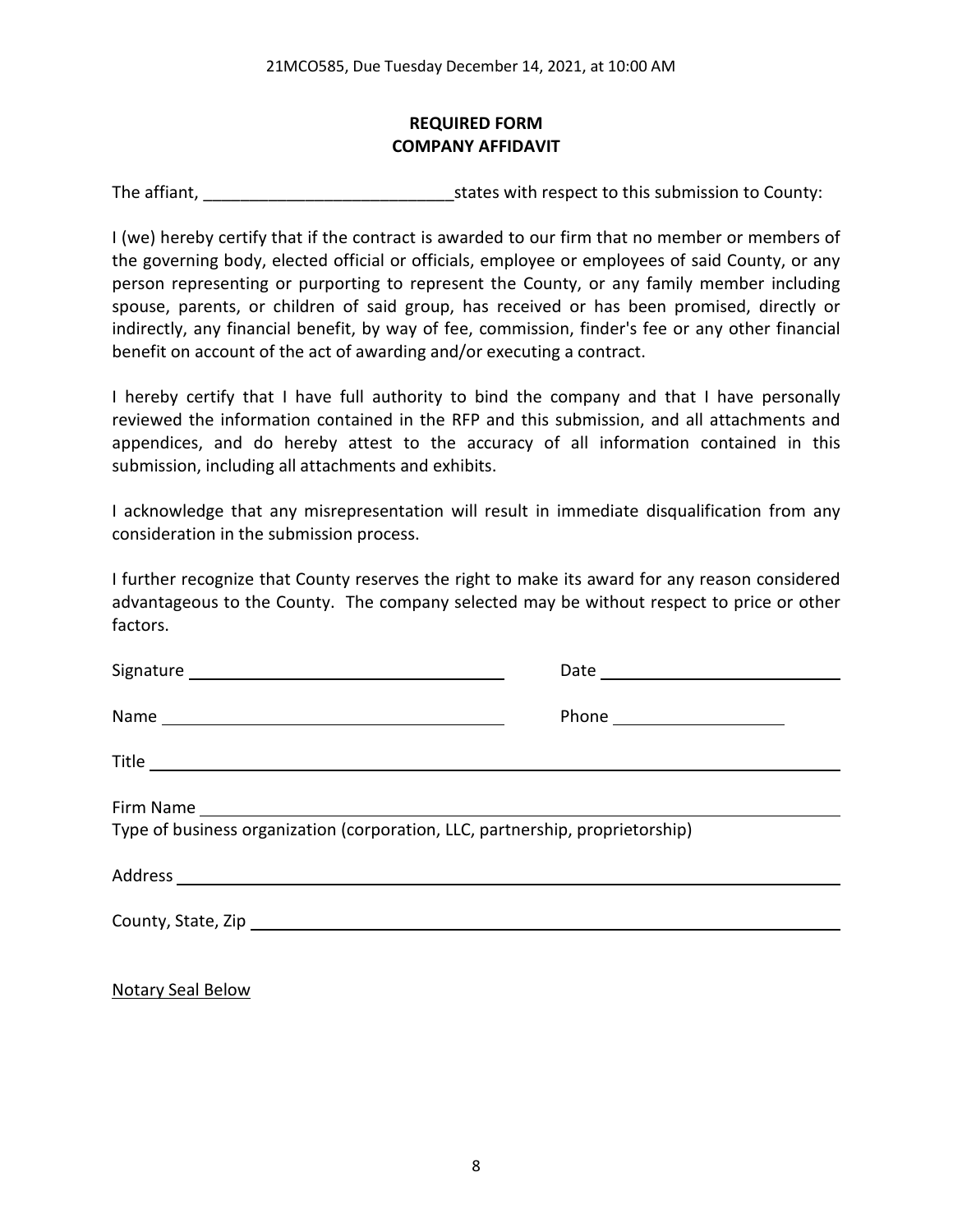### **SPECIFICATION**

### **PURPOSE:**

Midland County is seeking a competent and experienced management firm/consultant to assist us in the use and distribution of ARPA Funds.

### **SPECIFICATIONS:**

Vendor will furnish labor, supplies, and equipment to perform the following tasks at the hourly rate proposed in the response to this RFP. Midland County will require a timesheet to be provided with each invoice submission.

## **QUALIFICATIONS:**

Vendor should have at least 5 years of related experience in managing federally funded grants and requirements of 2 CFR 200. Vendor should not be debarred or suspended from the Excluded Parties List System (EPLS) in the System for Award Management (SAM).

## **SCOPE OF WORK:**

Vendor will be required to do the following:

- 1. Assist Midland County in the navigation of the rules and regulations of ARPA Funds.
- 2. Assist Midland County in developing contracts with sub-recipients and beneficiaries of ARPA Funds, including schedules to be provided to Midland County for reporting purposes.
- 3. Assist Midland County in programmatic data reporting of ARPA Funds.
- 4. Assist Midland County in calculating and or reviewing loss revenue calculation at all 4 designated snapshot dates.

## **EVALUATION PROCESS:**

The County will award to the respondents that submits a bid which represents the "best value" to the County. The best value shall not be based solely upon price but the bid which receives the highest cumulative score for each of the evaluation factors delineated herein.

## **CRITERIA:**

Introduction (Executive Summary): 1 page maximum

Tab 1 Company Information and Previous Related Experience: (50 points, maximum)

- Indicate exact legal name of Vendor, its type of legal organization, it's mailing address including state of headquarters of the company, the office/business location of the Vendor from which the project will be managed.
- Indicate length of time Vendor has been in business.
- Indicate Vendor's availability to the County and response time.
- Indicate previous and current experience with ARPA Funds with both cities and counties.
- Indicate all previous experience with other federal grants to cities and counties.
- Indicate whether Vendor has had similar contracts terminated prior to completion.